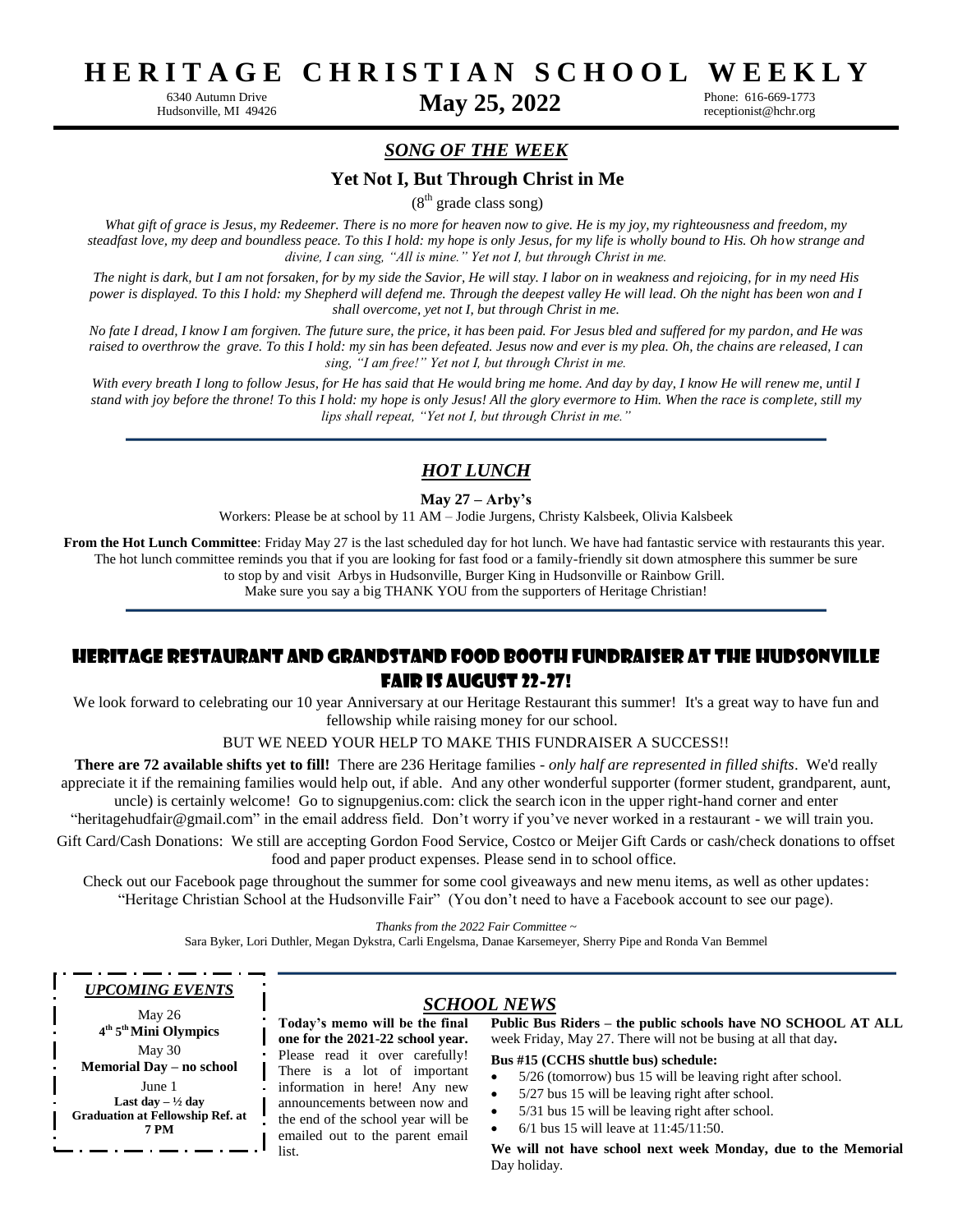**On Tuesday, May 31 we will be hosting an open house from 5:30 to 7:30 PM** celebrating Mr. Joostens' retirement. We are all grateful for his work throughout his teaching career. This is a chance to tell him in person! **Note the time change!**

**Our final day of the year is next week Wednesday, June 1. School**  will dismiss at 11:30 AM. There will NOT be public busing at the end of that day.

**Graduation will be held at Fellowship Reformed Church on** Wednesday, June 1 at 7 PM. All seventh and eighth graders are required to attend graduation.

**We have hired a new business manager to replace Sharon Kraker,**  who is retiring at the end of this year. Mrs. Cori Hop will be working as the new Business Manager. When you see Cori, please welcome her to Heritage!

**The first day of the 2022-2023 school year is Monday, August 29.** The summer *Heralder* will come out in mid-August. Bus routes will be posted in that edition of the *Heralder,* class lists will be emailed out the following day.

**2022-23 busing information from the Transportation supervisor:**

- We unfortunately still have received NO inquiries for our HCS bus driving position. We have a driver who would love to retire and our routes, especially in the afternoon, are too long. We will be doing many more group stops for our riders if the number of riders remains the same.
- If you are considering busing for next year and live in the Hudsonville school district, we are strongly suggesting that you take advantage of Hudsonville Public busing.
- If you are new to Hudsonville Public busing and would like your children to ride next year, please call or email OUR office by Wednesday, June 1.
- If you are already a current rider with Hudsonville Public, you do not need to do anything as they will automatically add you.
- If you need to be taken off from Hudsonville Public busing, please let us know that as well.

**It's the end of the year – please tell your children to check the lost**  and found areas!! Anything not claimed will be donated to the HCS sale.

**Report cards will be ready for pickup by** the main office **between 9**  AM and 2 PM on June 14 - 16. Any packets not picked up by June 17 will be mailed or delivered to church mailboxes in the next couple of weeks. We would appreciate it if you were able to pick them up, saving us from driving them around and/or postage!

**Enrollment packets went home with your youngest children last**  week. The deadline for turning in those forms is Friday, June 17. All forms MUST be turned in by June 17, whether there is payment included or not. The initial tuition payment is due on July 15. Thank you so much!!

**Physical copies of the** *Heralder* **will be handed out in PR churches**  this coming Sunday, but will also be emailed out to all families on tomorrow. In the *Heralder* are many articles worth reading, and also the supply list for next year and the 2022/23 school calendar.

**NEXT YEAR'S SUPPLY LIST will be published on the Parent Page**  of the website today [\(https://www.heritageprschool.com/for-parents/\)](https://www.heritageprschool.com/for-parents/) , will be in the *Heralder* distributed this week Sunday, and will be in the August *Heralder* as well.

**Our school's YouTube channel is finally up and running without**  needing the link to view videos! The name to search is "Heritage Christian School – Hudsonville" – as we receive videos of concerts and programs, we will post them. There are several different play lists posted already, including this year's All School Program, band and choir concerts, and the kindergarten and elementary music programs.

**Lego Robotics Camp—The Lego Robotics coaches from Heritage** and Hope are excited to announce that we will once again be having 2 camps this year - one for beginners and one for advanced programmers! This summer's camp will be held June 20 - 22 from 9am - 12 pm at Heritage Christian School for girls and boys going into 5th-8th grades. Contact us at **[HCSLegoRobotics@outlook.com](mailto:HCSLegoRobotics@outlook.com)** to get the registration link for the camp and if you have any other questions!

**Mark your calendars with this summer's TRIP dates: June 14, June 28**, July 12, July 26, August 9, and August 23. Regular hours will continue on August 30.

**We have THREE yearbooks left, then we are OUT! You can** purchase books from the main office. The cost this year is \$20.

**Reminder for parents of 6th graders (next year's 7th graders), next year's kindergarteners,** and all NEW entrants to HCS: Heritage Christian School is required by the State of Michigan to have an up to date immunization record on file of each student entering 7th grade, kindergarten and all new entrants by the first day of school. These official records can be obtained from your child's doctor's office. In compliance with state laws, all immunizations must be complete and official immunization records turned in to the office when school begins on Aug. 26, 2019. If you have any questions, you may call the office at 669-1773 or email [receptionist@hchr.org.](mailto:receptionist@hchr.org) Thanks!

**Thank you to the moms who volunteered to make baked goods for**  the Mini Olympics and Field Day! Your cheerful willingness to help is appreciated!

# *AREA PR SCHOOLS*

**Girls Youth Basketball Camp: Registration is now open online for**  the Girls Youth Basketball camp this summer. The dates are June 13- 17, 2022 Times are as follows: 3rd-4th grade: 3-4:30PM, 5th-6th grade: 4:30-6:00, 7th-8th grade: 6:00-7:30PM. Camp will be held at CCHS. Visit the CCHS ATHLETIC website listed below & click on the posted link to register. If you have any questions, call or text Doug Kaptein at 616-306-8337. Link: <https://covenantchristianathletics.bigteams.com/>

**Registration is open for the 2022 Chargers Summer Soccer Camp for grades K-12th grade on July 18-21** at Covenant Christian High School. The camp will have sessions for the incoming kindergarteners through 12th grade. Click on this link to find the registration form: [2022 K-12 Charger Soccer Camp Registration Form.](https://forms.gle/ugRzTFezX3Knt8i2A) You can also go to the Covenant Christian High School athletics website in the [Announcements](https://covenantchristianathletics.bigteams.com/main/adnews/) tab

at: [https://covenantchristianathletics.bigteams.com/main/adnews/.](https://covenantchristianathletics.bigteams.com/main/adnews/)

Registration forms are due May 28. Contact Mike Noorman with any questions at [mnoorman@hchr.org.](mailto:mnoorman@hchr.org)

**CCHS 1st-8th grade Cross Country Camp is scheduled for July 11-** 13 at Covenant Christian HS. This is for all boys & girls entering 1st-8th grade in fall of 2022. Please sign up before June 11 at [www.covenantchristianxc.com/1st-8th\\_grade\\_xc\\_camp.html.](https://www.covenantchristianxc.com/1st-8th_grade_xc_camp.html) If you have any questions, please contact middle school XC coach Jared Kraker at [xcountry@hchr.org](mailto:xcountry@hchr.org) or high school XC coach Brian Kalsbeek at [brijenkalsbeek@gmail.com.](mailto:brijenkalsbeek@gmail.com)

**Sign Up Now! Girls Volleyball Camp July 25-28 at Covenant**  Christian High School. This is for all girls going into 4th-8th grade for Fall of 2022. Contact Carli Engelsma at 616-466-8660 or [carli.gritters@gmail.com](mailto:carli.gritters@gmail.com) for a link to sign up or check on Covenant's athletic website.

**CCHS Boys Basketball Camp June 6,7&9 (Grades 7-10) and**  June13-16 (Grades 3-6). This is open to boys going into 3rd-10th grades (Fall 2022). To sign up, please click on the 2022 boys basketball camp link at: [covenantchristianathletics.bigteams.com/main/campsclinics.](http://covenantchristianathletics.bigteams.com/main/campsclinics) Registration and payment details can be found within the link. The deadline to sign up is May 15. There is limited space, so please sign up